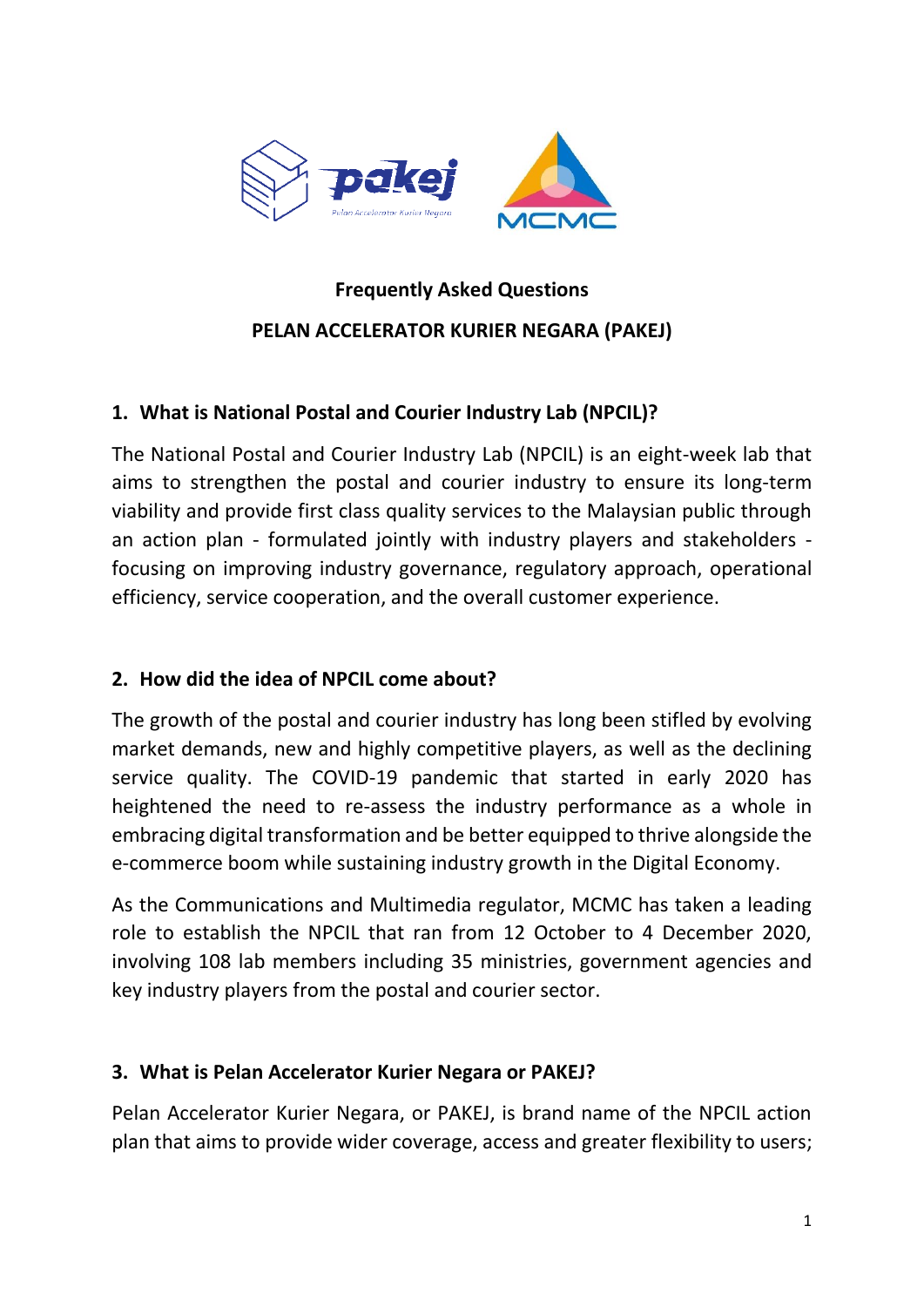enhance the Quality of Service (QoS) to provide seamless customer experience; and support the projected industry growth.

# **4. How long will it take to implement PAKEJ?**

PAKEJ is a five-year plan (2021-2025) that will be implemented based on two key pillars: Achieving Industry Sustainability, and First-Class Quality of Service (QoS) and Coverage-backed Growth.

The initial rollout of PAKEJ will focus on establishing a comprehensive Parcel Point Network with more Pick-Up and Drop-Off point (PUDO) points through a working group involving the courier licensees, local councils and local authorities.

Under the First-Class Quality of Service (QoS) pillar, PAKEJ targets to mandate the publication of the general terms and conditions, as well as disclosure of insurance policy in the third quarter 2021.

# **5. What are the main approaches for PAKEJ?**

PAKEJ aims to provide Malaysia with first class courier services through the 4Rs approach:

- i. Reliability Quality of Service
- ii. Reach Seamless Coverage
- iii. Relevance Through Industry Growth
- iv. Resilience Sustainability

# **6. What are the initiatives under PAKEJ?**

PAKEJ aims to deliver Quality of Service to all Malaysians seamlessly to support the projected e-commerce industry growth from 14 parcels per capita to 30 parcels per capita by 2025.

Pillar 1 focuses on achieving industry sustainability with the following initiatives:

- i. Parcel Point Network (PPN)
- ii. Asset Sharing and Collaboration with *Posmen Komuniti*
- iii. Postal Commercial Vehicle Enhancement Proposal
- iv. Incentives to support industry sustainability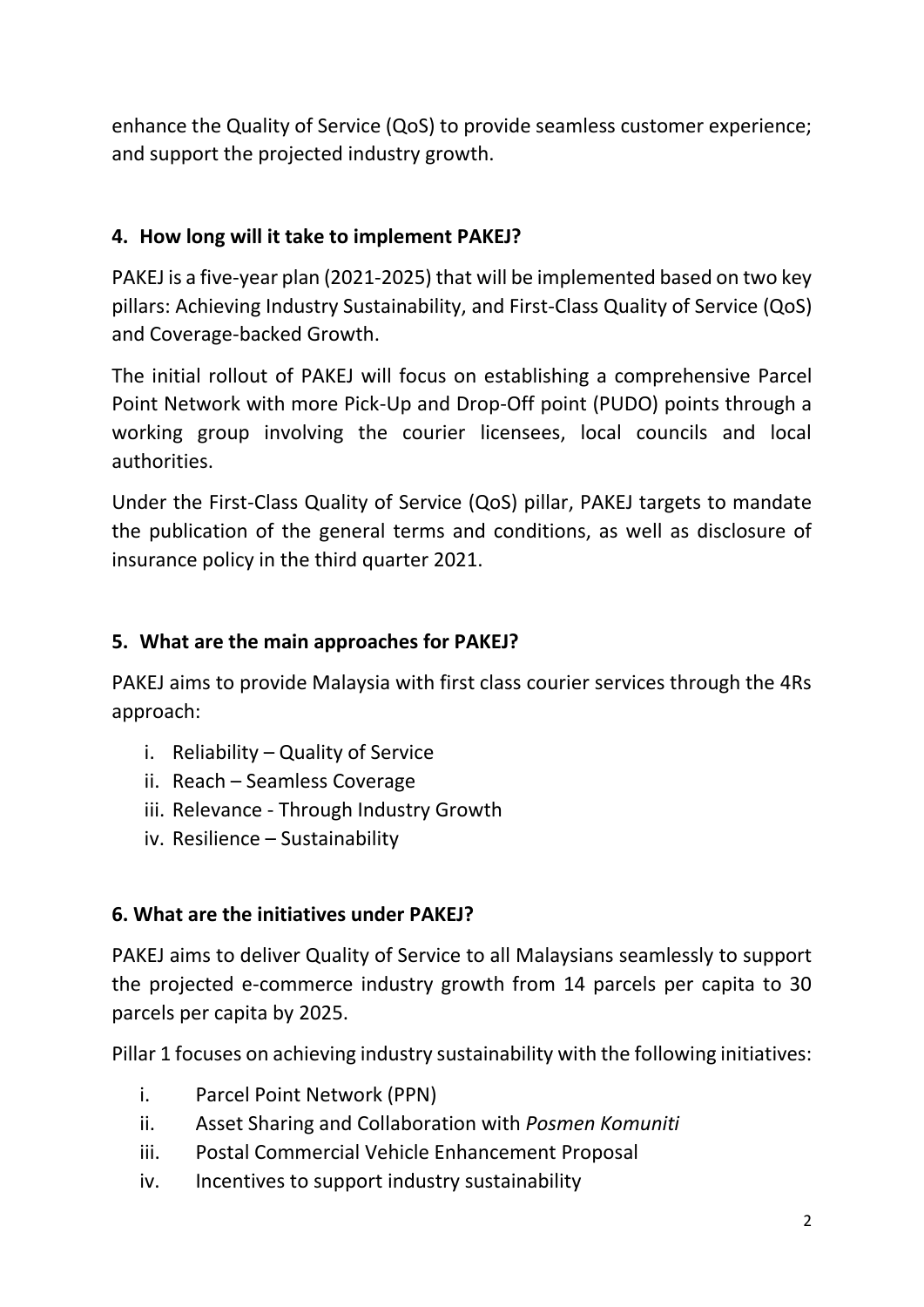Pillar 2 focuses on providing First-Class Quality of Service (QoS) and Coveragebacked Growth with the following initiatives:

- i. QoS Standards Disclosure and Insurance Policy
- ii. Courier Infrastructure Network Map
- iii. Licensing Framework review
- iv. National Address System

#### **7. How will PAKEJ accelerate Malaysia's Digital Economy development?**

As nations around the world continue to combat the effects of the COVID-19 pandemic, one thing remains certain – the acceleration of digital adoption as a future fixture. In Malaysia, the Digital Economy is expected to grow threefold, generating a total gross merchandise value (GMV) of RM125 billion by 2025.

There is a huge increase in the number of Malaysian consumers turning to digital services, with more than one in three Malaysians using digital services for the first time ever in 2020, according to the e-Conomy SEA 2020 Report published by Google, Temasek, and Bain & Company. It is evident that digital adoption will continue to be fast-tracked in the near future and translated into a tremendous growth potential for the e-commerce sector, including the supply and demand chain.

PAKEJ strives to provide a first class service to Malaysians with an improved service quality and integration of last mile delivery, coupled with flawless customer experience through its identified action items. As a trickle-down effect, PAKEJ aims to drive other traditional industries in adopting technology and improving the overall operational efficiency as the nation progresses under the MyDigital Economic Blueprint.

Businesses can reach out to more consumers in areas that are remote or inaccessible when PAKEJ is implemented. Small and medium-sized entrepreneurs will have equal opportunities to expand their businesses with a wider and comprehensive postal infrastructure network. PAKEJ will be the game changer for the e-Commerce sector.

# **8. What is PUDO? As a customer, how will I benefit from it?**

PAKEJ paves way for seamless customer experience and wider coverage of last mile delivery.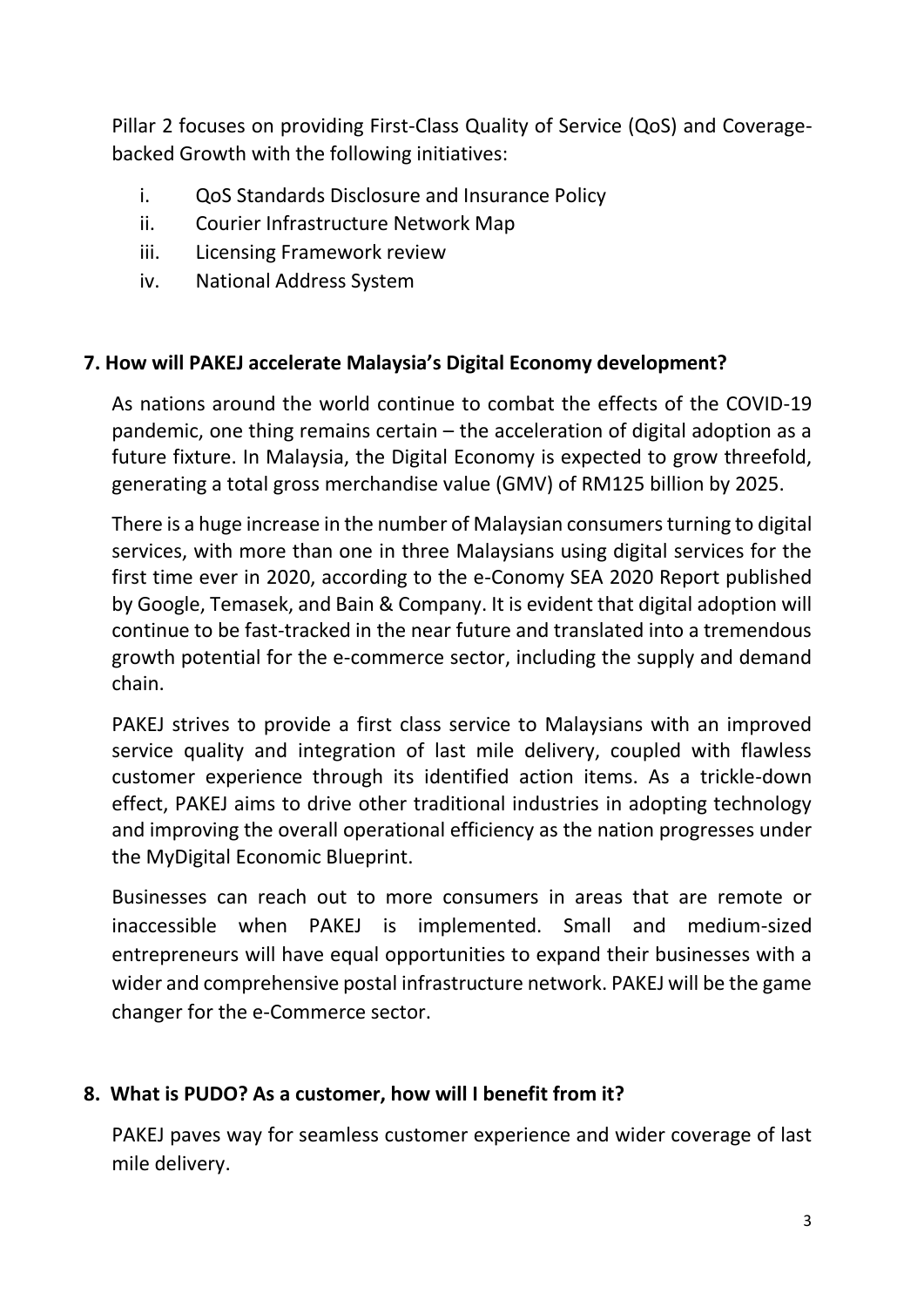The Parcel Point Network is one of the key initiatives that provides greater flexibility and accessibility to consumers. It is a collaboration between ecommerce players or the marketplaces, couriers and parcel locker providers to provide an inter-operable platform available for use by all courier players to improve the adoption of Pick-up Drop-off (PUDO) points. A PUDO point is a location, often a local shop or retail outlet, that offers a parcel pick-up and dropoff service as part of a wider network of PUDO points. It allows parcels to be picked up or dropped off at locations where a trusted member of a PUDO network receives them.

The advantage of PUDO point is that customers do not need to wait for a delivery to arrive. PUDO points indirectly reduces the possibility of customers being exposed to parcel contamination and damage during the pandemic. Choosing PUDO point counters or location as one's address instead of a home address will keep touch points to a minimum.

PUDO also supports the improvement in Quality of Service (QoS) by ensuring the best quality of delivery services for customers i.e. packages delivered and received in good condition, and promote contactless delivery with a much safer option. Customers will also be able to track their packages using a dedicated online application or through the courier service provider's website to receive their packages on time.

All initiatives under PAKEJ are important in ensuring first class service and delivery experience to customers as well as streamlining a suitably integrated last mile delivery system.

# **9. What are the initiatives of PAKEJ that will benefit the SMEs in rural area?**

PAKEJ initiatives are targeted to enhance the access to courier services, as well as overall coverage by optimising available assets and infrastructure. SMEs can broaden their customer base with wider reach through the asset sharing and collaboration with *Posmen Komuniti* initiative which covers a wide range of rural areas, particularly in East Malaysia. For example, SMEs in rural area can opt for their parcels to be collected and delivered by members of the *Posmen Komuniti*.

The Pusat Internet Komuniti (PIK) will also function as PUDO points for their respective local communities. PUDO@PIK enables SMEs to utilise their local PIKs as a collection point for their merchandise.